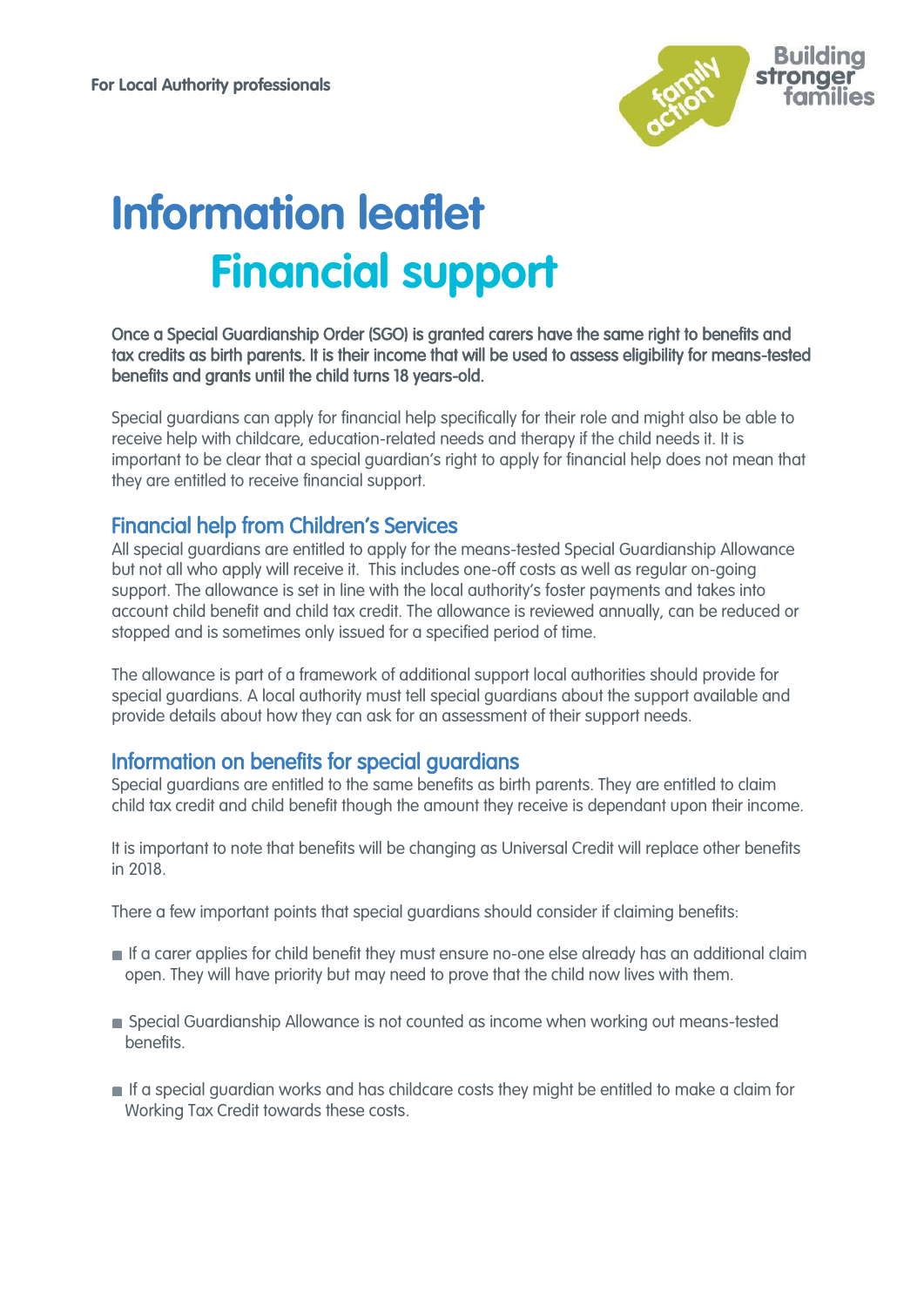

- If the carer was previously a foster carer before being granted the SGO and received income support they need to update their details as they are no longer seen as 'employed' as a foster carer.
- **Special guardians should check if their benefits allowance now reaches the benefits cap. There** are exemptions e.g. for families with a disabled child. •Pension claimants who are special guardians are exempt from the 'bedroom tax' and benefit cap as they are not in work and can claim for child benefit and child tax credit.
- If the child has been receiving Disability Living Allowance (DLA) the special guardian may need to start managing this.

A special guardian may be entitled to Guardian's Allowance, which is different to the Special Guardianship Allowance. They might qualify for this if the child is in their care because one or both parents have died. It will not affect their pension credit or any means-tested benefits they are claiming.

As mentioned above some benefits are being replaced by Universal Credit in 2018. By late 2018 all new claims will be for Universal Credit. The benefits that it will replace are:

- **Housing Benefit**
- Income-related Employment and Support Allowance (ESA)
- Income-based Jobseeker's Allowance (JSA)
- Child Tax Credit
- Working Tax Credit
- **Income Support**

Special guardians can check which benefit they should claim by visiting the Universal Credit information website.

Their local Citizens Advice will also be able to provide a full benefits check.

### Other financial support

A special guardian or their child might be entitled to other financial support to help with issues such as childcare and extra support in schools.

## **Childcare**

All three and four year-olds, and some two year-olds are entitled to 15 hours a week of free early education or childcare during term-time. This works out as 570 hours a year over a total of 38 weeks.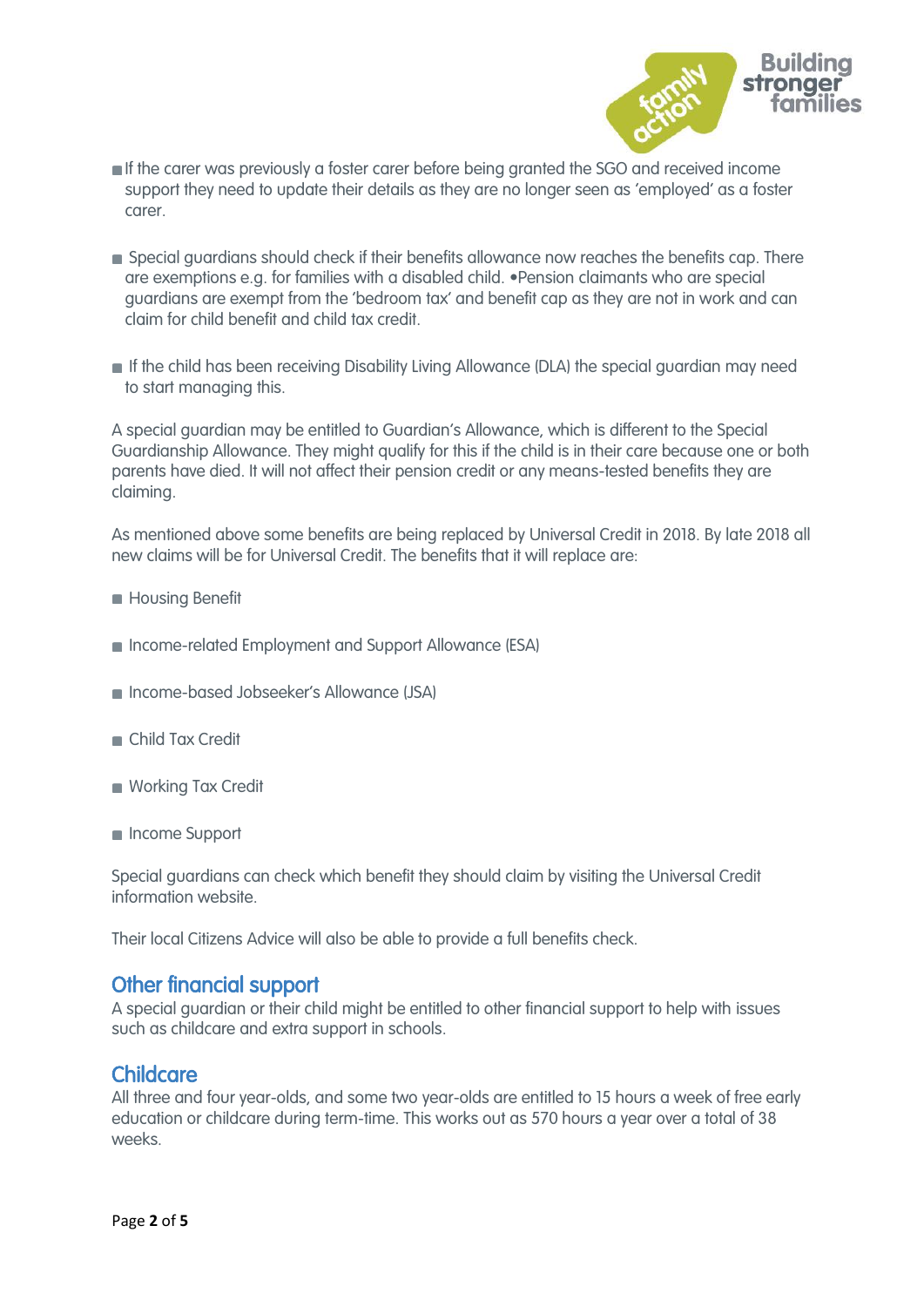

Some parents of three or four year-olds will be eligible to 30 hours of free childcare a week during term time, or 1,140 hours a year over 38 weeks. The scheme started nationally in September 2017.

To receive this allowance both parents must be working, or the sole parent working in a loneparent family, and each parent must be earning at least the equivalent of 16 hours a week at the national minimum or living wage. Either parent must not earn more than £100,000 a year.

Parents can also apply for tax-free childcare if their child is under 12 or under 17 if the child has a disability. They will need to be employed and earn at least £120 a week and less than £100,000 a year, or receive certain disability-related benefits.

The government's childcare calculator can compare all of the government's childcare offers and special guardians can find out what works best for them.

## Pupil premium and pupil premium plus

In order to overcome the impact of their early experiences children who are in or have left care including those now with an SGO, are entitled to pupil premium plus which is designed to help bridge the attainment gap.

The school receives the payment directly and can choose how the money is spent. A special guardian must tell the school that a SGO is in place in order to benefit from this support.

If the child was not 'looked after' but is entitled to free school meals, they can claim pupil premium. This is aimed at closing the gap between children on lower incomes and their peers.

## Help for children with special needs

Benefits are available to children with a disability and their carers including Disability Living Allowance, Carer's Allowance, flexible short breaks and direct payments provided as part of an Education, Health and Care (EHC) Plan.

#### Adoption Support Fund

The Adoption Support Fund was set up to help pay for essential therapy services for adoptive families and has since been extended to special guardian families where the child was previously 'looked after'.

The fund is available to children and young people up to and including the age of 18 (or 25 if the young person has an Education, Health and Care plan (EHCP).

## Financial help for further and higher education

If a young person goes into further and higher education they may qualify for financial help from college-run bursary schemes for 16-18/19-year-olds, although they do not have a right to it. They will be assessed against the special guardian's income and not the birth parent's income.

A young person might be able to apply for a grant towards their university fees. If a young person was 'looked after' before the SGO was made, and is under 25 years-old, they may receive financial support towards fees and accommodation from Children's Services. If aged between 16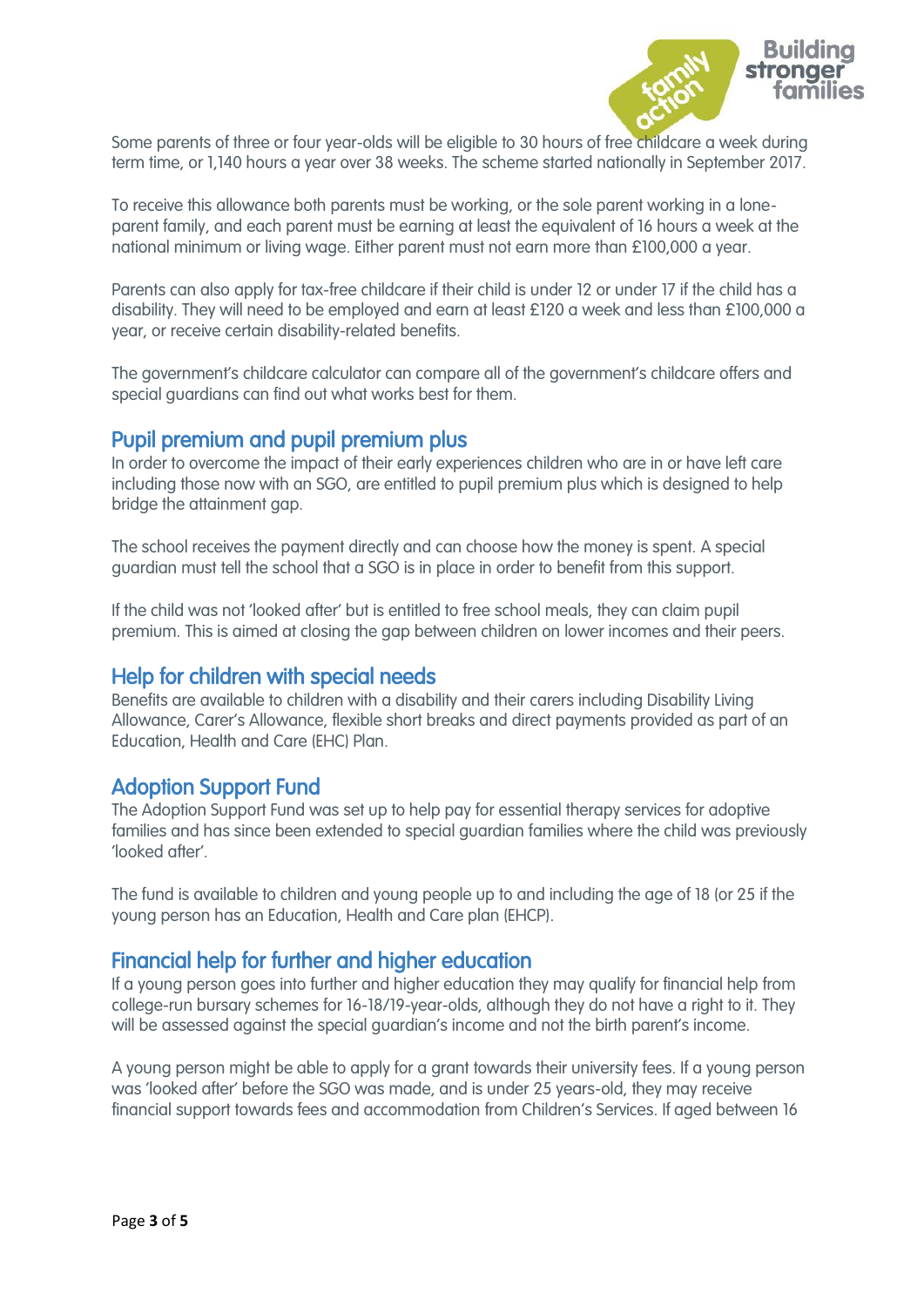

and 21 years-old, the local authority should be able to provide advice and assistance as they move into independent living. The Children's Service which last looked after them is responsible.

Young people can also be assessed against their own means as an independent student when applying for higher education. To qualify they need to show that their relationship with their parents has broken down permanently. Cases are judged individually by the education authorities.

## Key points

Once a SGO is granted a carer has the same right to benefits and tax credits as a birth parent.

- All special guardians are entitled to apply for the means-tested Special Guardianship Allowance but not all who apply will successfully receive it.
- Benefits will be changing in 2018 as Universal Credit will replace other benefits.
- Citizens Advice will be able to provide a full benefit check to special guardians.

# Useful links

#### Citizens Advice Bureau

www.citizensadvice.org.uk Helpline: 03454 04 05 06 Citizens Advice provides free, confidential and impartial advice on a range of subjects. Their service is free and available to everyone.

#### Coram children's Legal Centre

www.childrenslegalcentre.com Tel: 0300 330 5480 Coram Children's Legal Centre (CCLC) specialises in law and policy affecting children and young people. Lawyers and professionals with experience in child law give free legal information, advice and representation to children, young people, their families, carers and professionals.

#### Educational Trusts Forum

educational-grants.org A community of organisations which provide grants to help vulnerable children. Their website includes a search function to find educational grants that meet individual needs.

#### Family rights group (FRG)

www.frg.org.uk Helpline: 0808 801 0366 FRG works with parents in England and Wales whose children are in need, at risk or are in the care system and with members of the wider family who are raising children. FRG can provide legal advice where a child was previously 'looked after'.